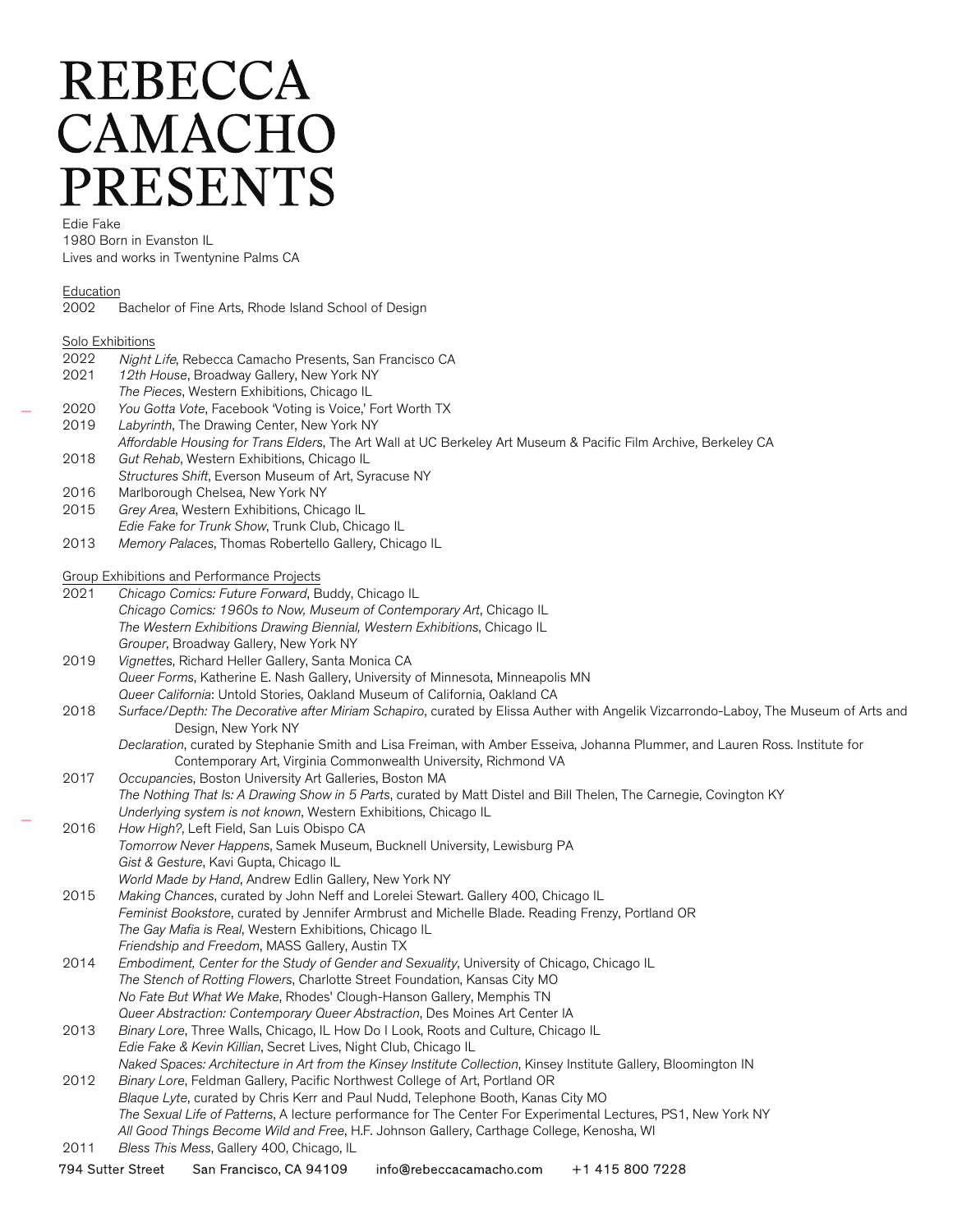## REBECCA CAMACHO PRESENTS

2009 FINGERS Tour, A twenty-city and five-week queer art and performance tour, Collaboration with Lee Relvas 2008 Oueer Zines, New York Art Book Fair, New York NY 2007 Rainbow Dawn, Art In General, New York NY, Collaboration with Lee Relvas Sex In the City, Dumbo Art Center, Brooklyn NY Tent Show, Nikolaj Museum, Copenhagen, Denmark, Collaboration with Math Bass Freundesfreundin, Schalter, Basel, Switzerland Shared Women, LACE, Los Angeles CA 2006 Flex Your Textiles, John Connelly Presents, New York NY PeaceCore Zine Tour, A twenty-city and five-week performance and book tour, Collaboration with Lee Relvas 2004 PILOT TV, Nightgowns, Chicago, IL, Co-organizer for a four-day autonomous artists' TV studio and conference focusing on Trans/ Feminism Bibliography 2021 Lori Waxman, 'Welcome to Pandemic Aesthetics: How the Health Crisis Is Reshaping Contemporary Art – and Changing the Way We Look at It, Too,' ArtNet, July 1. Christopher Borrelli, 'Chicago Comics' show about cartoonists headlines the proposed 2021 calendar at the MCA,' Chicago Tribune, January 11. Kerry Cardoza, 'Art Top 5: June 2021,' NewCity, May 28. Christopher Borrelli, 'Chicago Comics' at the MCA makes this plain: Comics should be seen as a Chicago thing,' Chicago Tribune, June 17. Annie Howard, 'Tending to Queer Histories: Edie Fake Returns to Chicago With Two Exhibitions,' NewCity, June 28. Dmitry Samarov, 'Do comic strips belong in this museum?,' Chicago Reader, June 29. 2020 Lorraine Heitzman, 'At Long Last ALAC,' Counting Knuckles, February 27. Edie Fake, 'The Diary Project: A Drawing Exercise to Help See a Beautiful Way Forward,' The New York Times, August 21. Spencer Humphrey, 'Murals go up in Colorado Springs to encourage voting,' KOAA News5, October 4. FWBP Staff, 'Fort Worth among cities in Facebook voting project' Fort Worth Business Press, October 5. Heidi Beedle, 'Opinion: Queering the vote,' Colorado Springs Indy, October 14. 2019 Coco Picard, "The Weight of a Line: Art and Comics." The Seen, April 18. Mercedes Milligan, 'MoCCA Arts Festival Guests of Honor Announced,' Animation Magazine, Jan 23. 2018 Kyle Macmillan, 'Edie Fake,' Art in America, Dec 1. Joel Straus. 'Chicago Art Advisor Joel Straus Recommends 8 Gallery Shows to See During EXPO Chicago,' ArtNet, September 27. B. David Zarley, 'Building the Body from the Inside Out, A Review of Edie Fake at Western Exhibitions,' New City, October 16. Chris Mautner, 'Translating Identity: Reading L. Nichols and Edie Fake's memoirs,' The Smart Set, September 27. Joey Garfield, 'Gut Rehab: Edie Fake's Elaborate and Maze-like Paintings @ Western Exhibitions, Chicago,' Juxtapoz Magazine, September 14. KT Hawbaker, 'With 'Gut Rehab' at Western Exhibitions, Edie Fake connects trans bodies with queer architecture,' Chicago Tribune, September 13. Renee Gladman and Edie Fake, 'Cities of the Future, Their Color,' The Paris Review, Issue 225: Summer 2018. Ann-Derrick Gaillot, 'Edie Fake's 'Little Stranger' is the Most Delightfully Weird, Touching Comic You'll Read This Year,' Culture, July 10. 'Illustrated Identity,' An Interior, Summer 2018, Portfolio spread. Anne Swartz, 'The Pattern and Decoration Zeitgeist,' Hyperallergic, June 13. 'Announcing Our Summer Issue,' The Paris Review, June 5. 'Artist Edie Fake explores gender identity and sexuality through architectural drawings,' The Architects Newspaper, June 1. Claire Sheldon, 'Beyond the Surface: Miriam Schapiro's Endurina Leaacv is on Full View at the Museum of Arts and Design,' Art News, April 24. Alina Cohen, 'How Miriam Schapiro's Feminist Work Transcended the Line between Art and Craft,' Hyperallergic, March 29. 2017 Pilcher, Alex, 'A Queer Little History of Art. London: Tate Publishing, 2017. Orion R. Martin, 'When Comics Abandon Narrative and Venture into Abstraction,' Hyperallergic, July 27. Krista Burton, 'I Want My Lesbian Bars Back,' The New York Times (illustration), April 14. 2016 Bryony Stone, 'The queer artists of fire island,' i-D, July 14. 'Surface Magazine Editor-in-Chief Spencer Bailey's Favorite Works from NADA New York 2016,' Artspace, May 4. 'Edie Fake at Marlborough Chelsea,' Contemporary Art Daily, April 21. Gabrielle Bruney, 'Intricate Architectural Drawings Are Allegories for Queer Bodies and Sex,' Creator's Project, April 2. 2015 Brian Boucher, 'USC7 Dropout and Transgender Artist Edie Fake's Mesmerizing Drawings Explore Queer Geometries,' Artnet News, June 8. Kate Pollasch, 'The Hairy Who & the Chicago Imagists,' The Seen, September. David B. Zarley, 'Space: Edie Fake at Western Exhibitions,' New American Paintings, July 15. Caroline Picard, 'Critic's Pick: Edie Fake,' Artforum, July 1. Caroline Massara, Kathleen '17 Must-See LGBTQ Exhibitions This Summer," June 25. Cardoza, Kerry, 'Portrait of a Gallery: Trunk Show,' New City, May 30. Katie Anania, 'Friendship and Freedom,' Artforum, February 3.